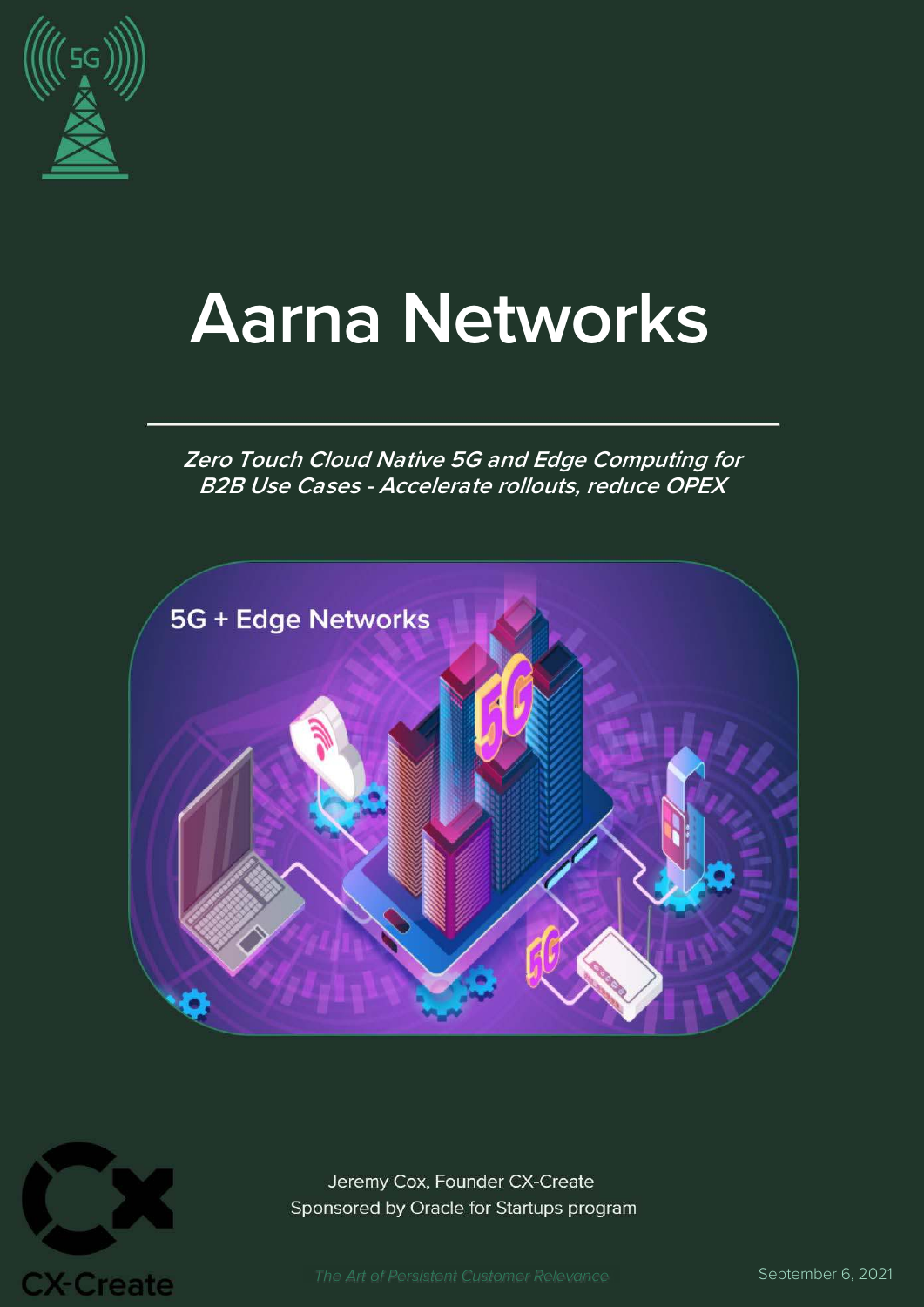# **Contents**

| Aarna Networks eliminates the complexity associated with the management of 5G and Edge   |  |
|------------------------------------------------------------------------------------------|--|
|                                                                                          |  |
|                                                                                          |  |
| Aarna Networks Multi Cluster Orchestration Platform delivers orchestration, lifecycle    |  |
| Faster roll-out massively reduced operational costs and greater customer satisfaction  6 |  |
|                                                                                          |  |
|                                                                                          |  |
|                                                                                          |  |
| Oracle Cloud Infrastructure and the Oracle for Startups program prove their value 7      |  |
|                                                                                          |  |
|                                                                                          |  |
|                                                                                          |  |
|                                                                                          |  |
|                                                                                          |  |
|                                                                                          |  |
|                                                                                          |  |
|                                                                                          |  |
|                                                                                          |  |

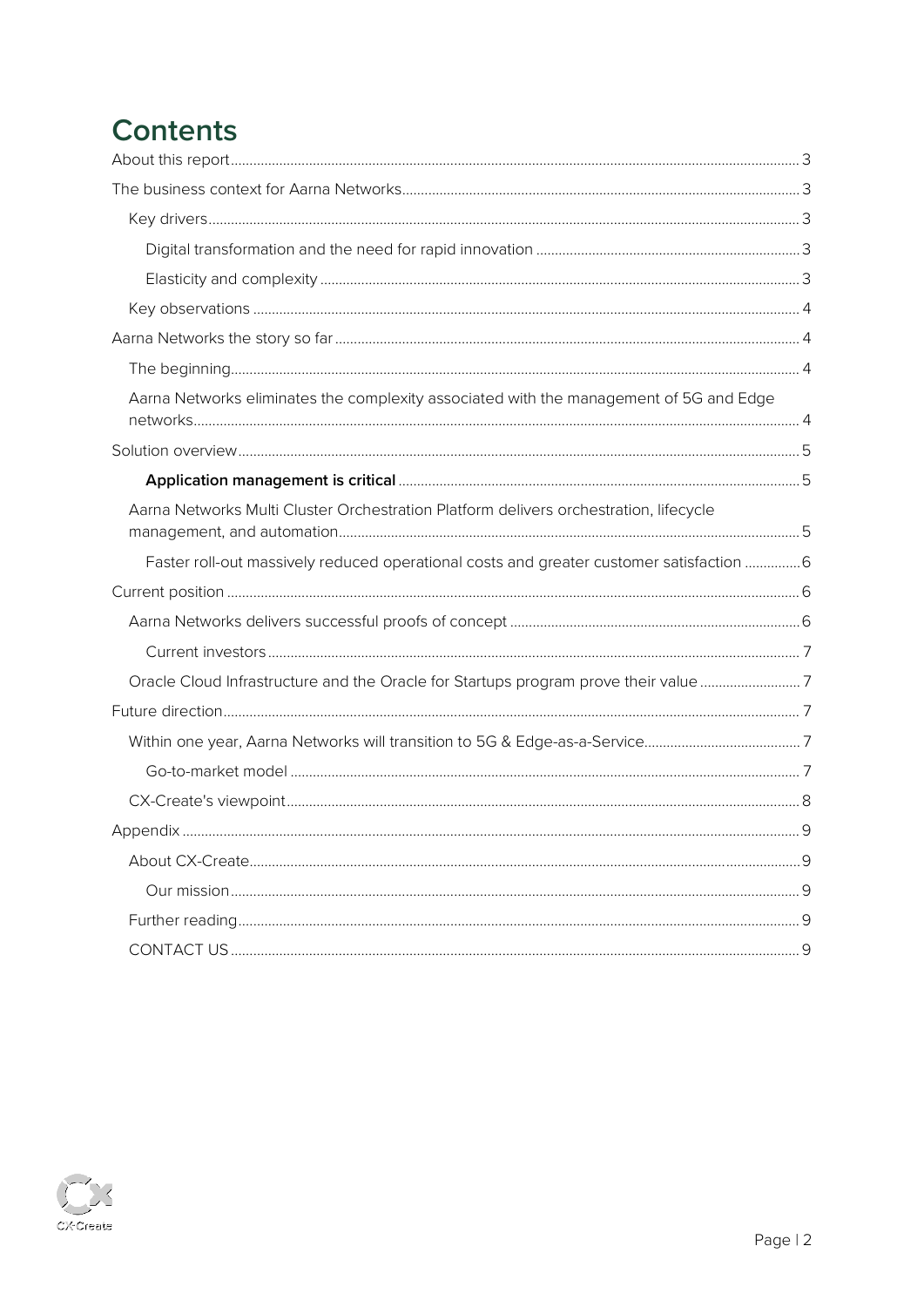# <span id="page-2-0"></span>**About this report**

Based on direct interviews with the co-founder, Amar Kapadia, this brief report introduces Aarna Networks, one of the many startups supported by the [Oracle for Startups](http://www.oracle.com/startup) program.

Aarna Networks is an exciting and innovative business providing a vendor-independent platform to manage and orchestrate workloads across 5G networks and Edge devices.

The theme for this month is around startups in the 5G communications sector and how they are innovating and changing the competitive landscape.

CX-Create is an independent IT industry analyst and advisory firm, and this report is sponsored by the Oracle for Startups program team.

# <span id="page-2-1"></span>**The business context for [Aarna Networks](https://www.aarnanetworks.com/)**

### <span id="page-2-2"></span>**Key drivers**

#### <span id="page-2-3"></span>**Digital transformation and the need for rapid innovation**

Businesses are busily transforming and digitizing their operations, supply networks, and customer engagement capabilities across all sectors. Many are also adapting their business models to access new opportunities and offset the twin economic ravages of commoditization and the Covid-19 pandemic.

The need for end-to-end automation and real-time responses has never been greater, and developments in cloud native infrastructure and edge technologies coupled with emerging 5G networks represent a massive transformational opportunity to innovate faster and at a lower cost. This decade, we can expect considerable innovation from autonomous driving to smart cities, factories, farming, VR/AR, and holographic conferencing and gaming. All of which depend on 5G and edge computing.

A 2020 study by Nokia Bell Labs estimates that 5G will add \$8 trillion to global GDP by 2030.

#### <span id="page-2-4"></span>**Elasticity and complexity**

On the downside, this combination of 5G network services, cloud-provisioned applications, and edge devices introduces exponential software complexity. It must be managed and optimized to serve each organization with competing initiatives such as assembly line automation vs. real-time customer experience delivery. It is a massive challenge in mixed application and edge device environments where no single vendor or service provider controls all the parts. The Nokia Bell Labs study also highlighted concerns over complexity and the lack of domain expertise as significant barriers to deployment.

To take advantage of 5G networks, edge services, and cloud native applications, enterprises will need the means to manage their networks and orchestrate digital workloads and traffic across highly dynamic environments.

It is this complex challenge that has given rise to Aarna Networks.

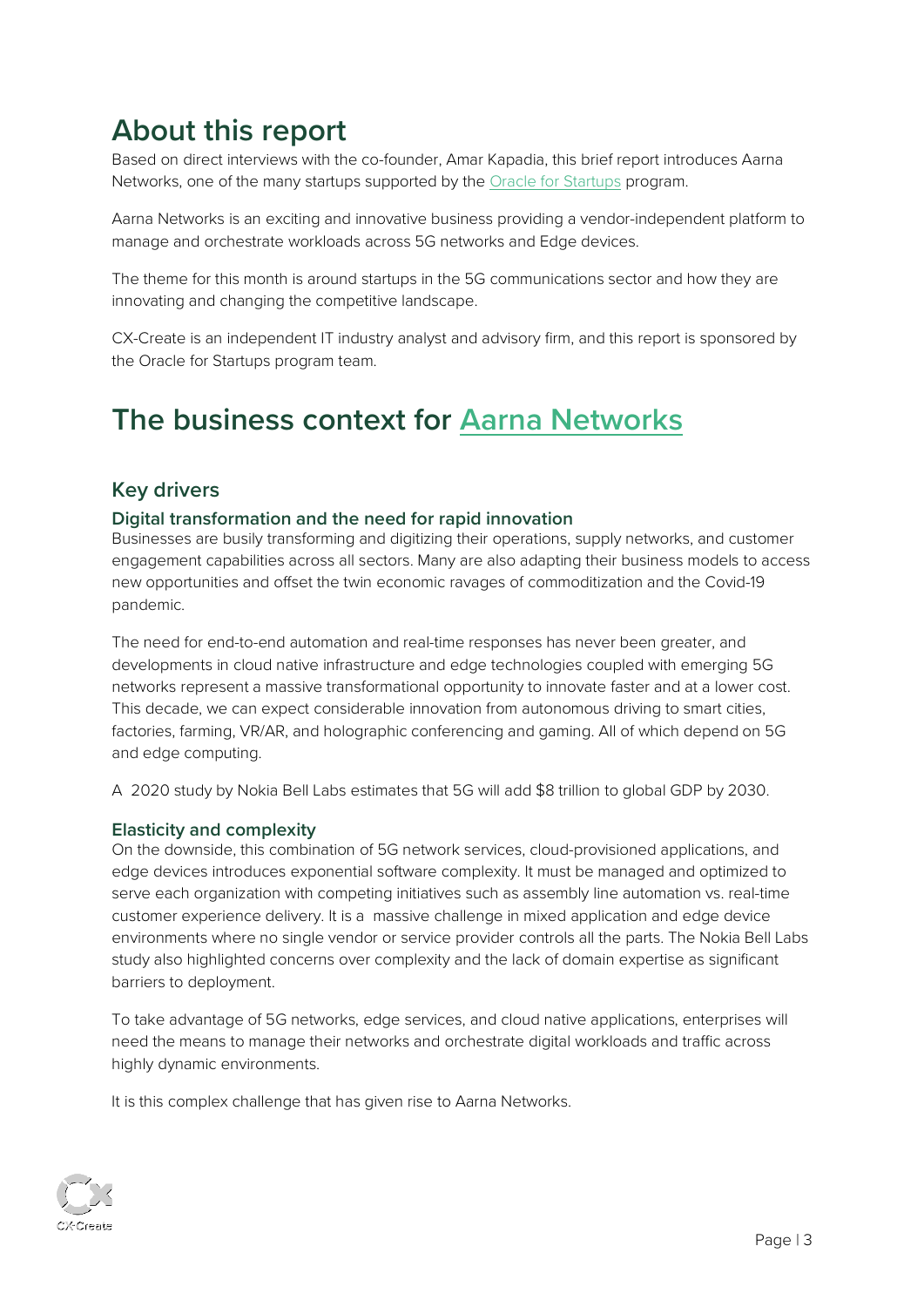### <span id="page-3-0"></span>**Key observations**

- Aarna Networks eliminates the complexity associated with 5G and Edge networks
- Aarna Networks Multi Cluster Orchestration Platform delivers orchestration, lifecycle management, and policy-driven automation
- Aarna Networks delivers successful proofs of concept
- Oracle Cloud Infrastructure and th[e Oracle for Startups](http://www.oracle.com/startup) program prove their value
- Within one year, Aarna Networks will transition to 5G & Edge-as-a-Service

# <span id="page-3-1"></span>**Aarna Networks the story so far**

### <span id="page-3-2"></span>**The beginning**

Aarna Networks was co-founded by Amar Kapadia and Sriram Rupanagunta in 2018. The startup is headquartered in San Jose, USA, and has a development team in Bangalore, India. This was Kapadia and Rupanagunta's second startup, the first being an ethernet company in 2001, sold to Emulex in 2006, which Broadcom acquired and is now a leading ethernet provider. Kapadia is steeped in connectivity, and from his time at Mirantis, an OpenStack company, he honed his skills in network virtualization.

In recognition of the need for real-time zero latency, the initial aim of Aarna Networks was to connect end devices to edge applications via 5G. Critical use cases envisaged included:

- Industrial assembly lines with robotic edge devices and augmented reality plant maintenance
- Diagnostic equipment and pain management in hospitals
- Farming optimizing planting by connecting onboard devices in tractors or combine harvesters with real-time information to improve crop yields
- Multiple real-time camera angles to augment the experience for fans to see the intricacies of play at sports stadiums.
- Compliance where sensitive data must be secured and remain on-site behind the firewalls of a company's own data center.

### <span id="page-3-3"></span>**Aarna Networks eliminates the complexity associated with the management of 5G and Edge networks**

The co-founders realized that 5G and Edge brings exponential complexity to the communications network and edge computing application environment. To address this, they have developed a cloud native Multi Cluster Orchestration Platform (AMCOP). Its purpose is to orchestrate, manage the lifecycle and provide control loop automation for 5G network services and edge computing applications in B2B settings.

To give some idea on the degree of complexity in an industrial assembly plant or even a hospital, the number of manual steps could easily reach a staggering 200 million. Here's how: configuring the service mesh, firewall, network address translation (NAT), load balancer, Kubernetes network policies, and cluster-specific configuration would involve around 20 steps. Multiplied by 10,000 edge locations and interactions with around 1,000 applications, not unlikely in a factory or hospital, the manual steps soon add up:  $20 \times 10,000 \times 1000 = 200$  million. It is impractical and would be a waste of resources.This is why a multi-domain orchestration solution is required to hide this complexity, enabling businesses to reap the rewards of 5G and Edge computing and evolve their networks without interruption when adding new functional capabilities.

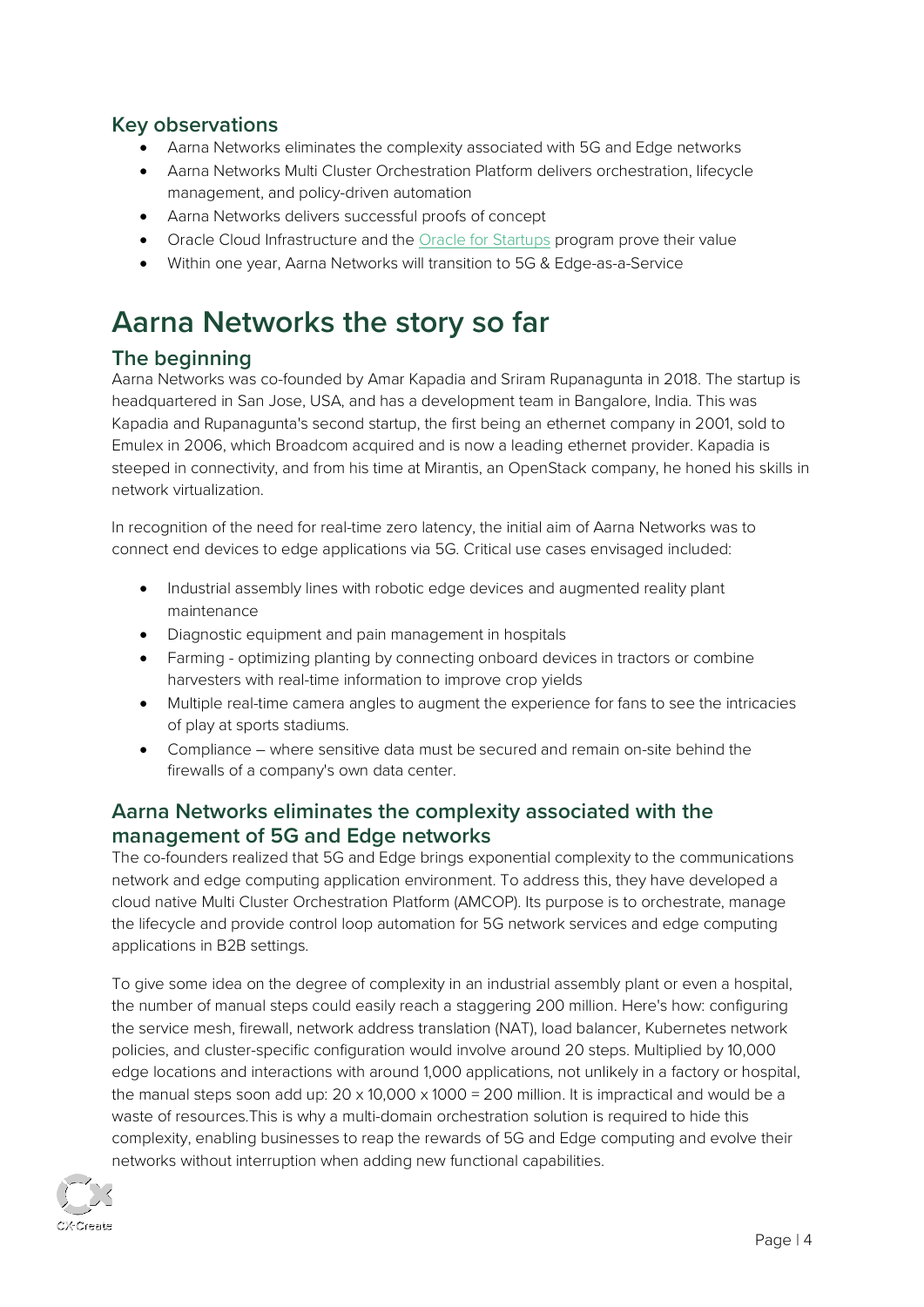In Kapadia's own words, 'we exist to eliminate this complexity, improving the reliability of 5G Edge networks and reducing costs.'

# <span id="page-4-0"></span>**Solution overview**

### <span id="page-4-1"></span>**Application management is critical**

According to Kapadia, an ideal 5G and Edge implementation has three key attributes:

- 1. **Zero-touch** autonomous management of 5G network services and edge computing applications
- 2. An extensive app catalog of cloud native network functions (CNF) and cloud native applications (CNA) to solve industry-specific problems
- 3. Private & public connectivity for interactions between private and public networks, e.g., spectrum reuse, slice peering, public slice, roaming, and anchoring

Put simply, the Aarna Networks solution, once configured for a client and supported by some admistrative training, ensures that whatever the underlying complexity, the 5G network and edge computing environment runs flawlessly without needing an army of specialist engineers.

### <span id="page-4-2"></span>**Aarna Networks Multi Cluster Orchestration Platform delivers orchestration, lifecycle management, and automation**



Figure 1: Multi Cluster Orchestration Platform (AMCOP) – Source: Aarna Networks

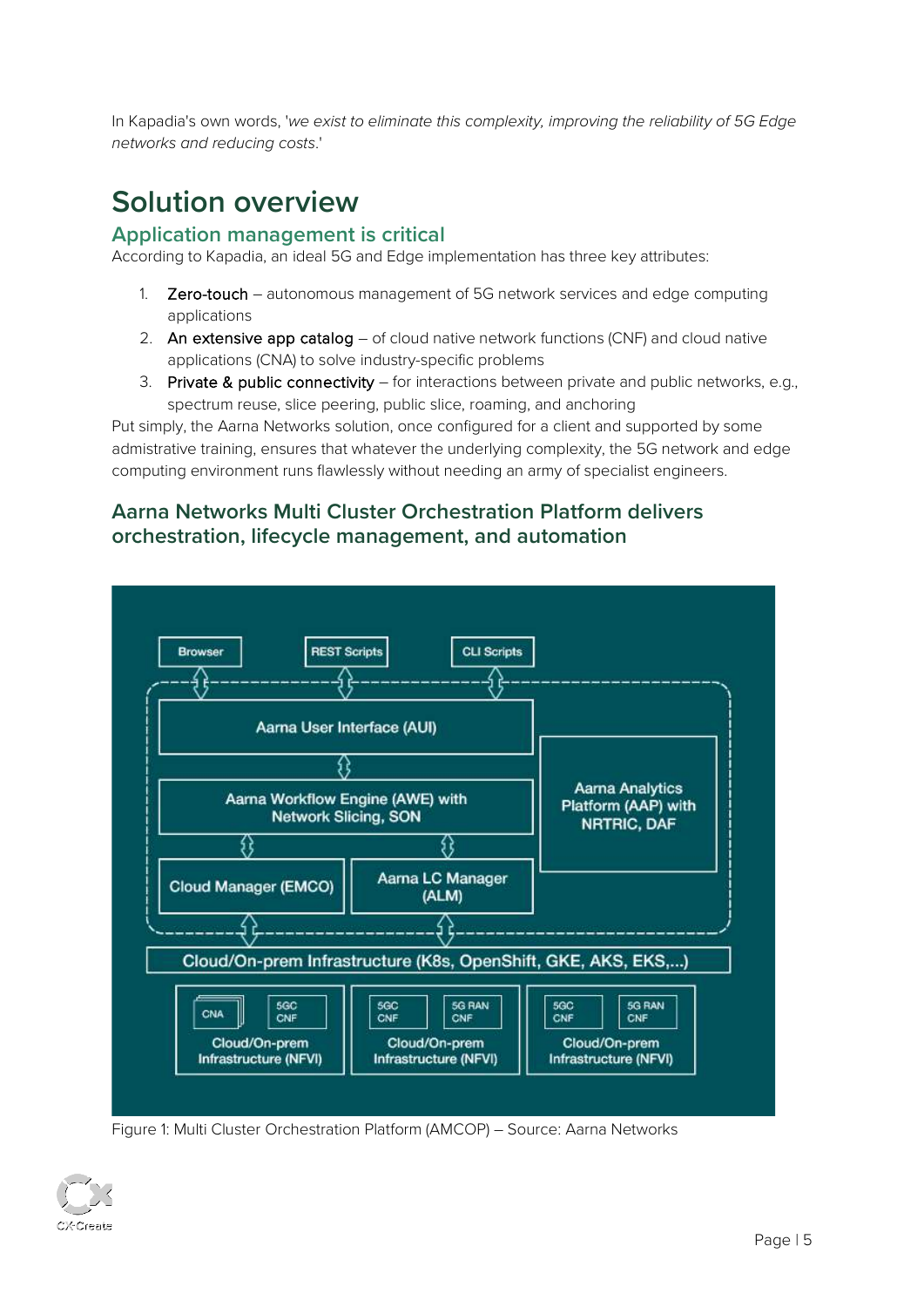In the 5G and Edge computing world, everything is controlled by software, so specialized hardware is no longer needed. The architecture of AMCOP 2.0 is outlined in Figure 1. The solution performs three main tasks: orchestration, lifecycle management, and policy-driven closed-loop automation. It also provides support for network slicing to ensure prioritized workloads can run predictably. Above all, it replaces the complexity inherent in traditional manual approaches to managing these three critical tasks.

Aarna Networks AMCOP, currently in its second release, is cloud native, based on Open Source standards, and supports common 5G component standards such as network function virtualization (NFV), multi-access edge computing (MEC) platforms, and others like ETSI, 3GPP, MEF, and TMForum.

#### <span id="page-5-0"></span>**Faster roll-out massively reduced operational costs and greater customer satisfaction**

By eliminating the manual provisioning and management burden, 5G and Edge networks can be rolled out fast at much lower costs. This allows organizations to evolve their networks more quickly and add new workloads to boost operational capabilities and accelerate innovation.

Figure 2. outlines the sequence of tasks AMCOP executes.



FIGURE 2: TASK SEQUENCE EXECUTED BY AMCOP SOURCE: AARNA NETWORKS

The add-on, AarnaStream™, provides value network slicing, analytics (NONRTRIC, DAF), and SON.

# <span id="page-5-1"></span>**Current position**

### <span id="page-5-2"></span>**Aarna Networks delivers successful proofs of concept**

Aarna Networks has run four proofs of concept, presented at the Linux Foundation Networking Developer & Testing Forum. These presentations are intended for a technical audience and are available as recordings [online.](https://www.aarnanetworks.com/post/join-our-linux-foundation-networking-developer-testing-forum-presentations)

Aarna Networks collaborated with several heavyweight organizations from academia, cloud and data center providers, communications and content providers, engineering, and large-scale manufacturers.

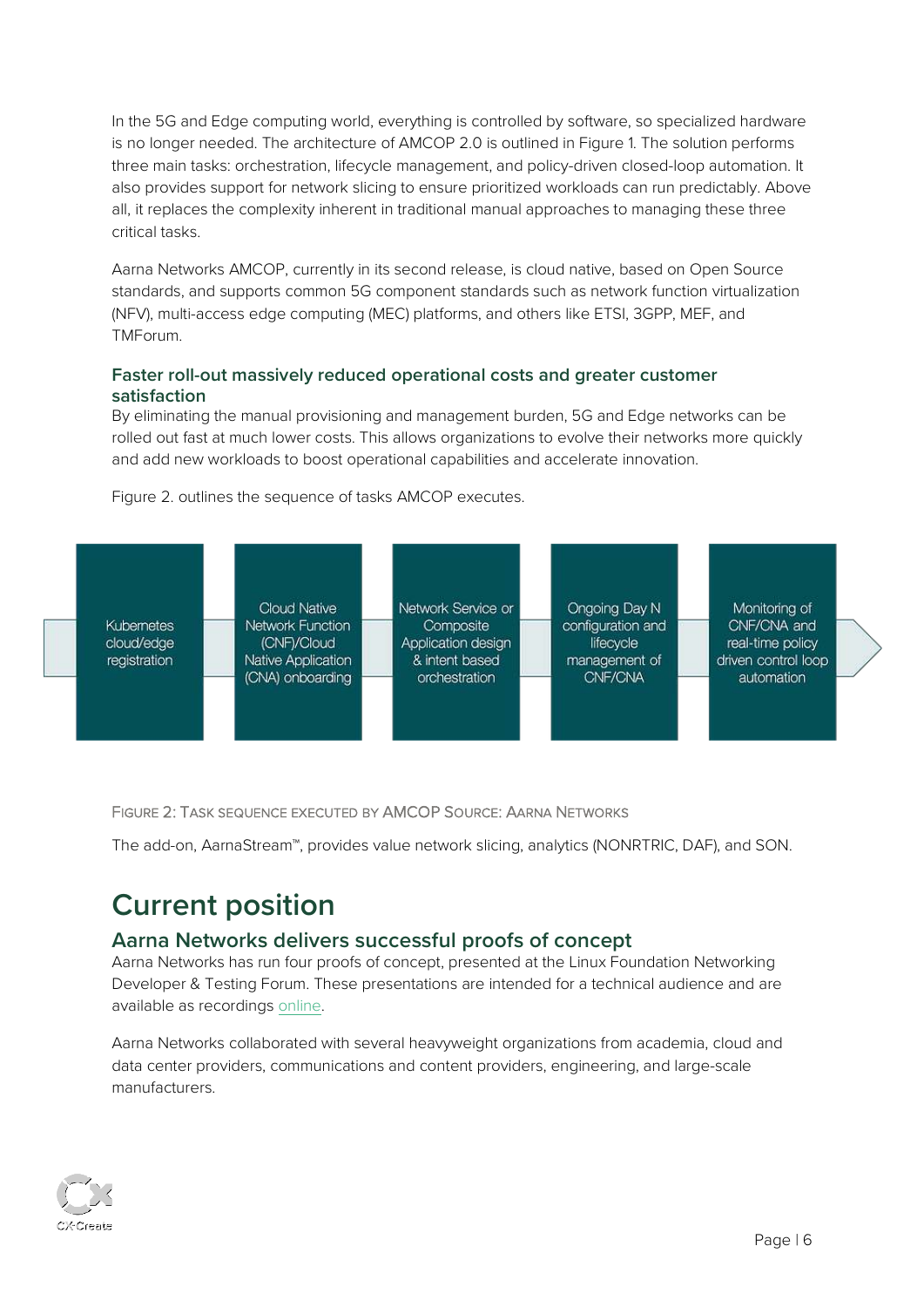Major names include:

- Academia John Hopkins University
- Cloud technology providers Equinix, Oracle (using OCI for development), and Red Hat
- Content providers Facebook
- Manufacturers like Airbus, Intel, and Rakuten
- Network specialists Juniper Networks
- Specialist engineering firms such as Altran, part of Cap Gemini Engineering, and Tata **Communications**
- Telecommunications companies Globe, Orange, T-Mobile, and Verizon

The POCs are now proven, and Aarna Networks expects to launch in the first half of 2022. The current constraint is a lack of 5G devices. However, according to the Global mobile Suppliers Association (GSA), the number reached 938 in July 2021, up from 588 at the end of January and 24% over the previous three months. Not all are commercially available, however as the pace accelerates, 2022 is likely to be a good year for Aarna Networks.

#### <span id="page-6-0"></span>**Current investors**

Current investors include Perot Jain Ventures, KAAJ Ventures, Arka Venture Labs, and angel investors: Raju Reddy and Krishna Yarlagadda.

### <span id="page-6-1"></span>**Oracle Cloud Infrastructure and the Oracle for Startups program prove their value**

Aarna Networks developed AMCOP on the Oracle Cloud Infrastructure (OCI), selected for its high performance and security characteristics. The Bare Metal servers provide the scalability required for potentially massive workloads.

The Oracle for Startups program was also attractive economically with credits and a 70% discount over two years. The program has also provided additional exposure and additional opportunities for business development. When asked if Kapadia would recommend the Oracle for Startups program, he responded immediately with, 'Absolutely – the team and OCI combination have proved their value.'

# <span id="page-6-2"></span>**Future direction**

### <span id="page-6-3"></span>**Within one year, Aarna Networks will transition to 5G & Edge-as-a-Service**

Over the next twelve months, Kapadia expects Aarna Networks to transition from a software company to deliver 5G and Edge as-a-service. Currently, each reference architecture requires careful configuration, taking into account the unique setup of each client company. As the library of use cases expands, Kapadia anticipates that it will become much easier to configure, price, and provision 5G and Edge-as-a-service. The potential to extend Aarna Networks' strategic relationship with Oracle may also extend to include Oracle's CPQ solution as part of the as-a-service platform.

#### <span id="page-6-4"></span>**Go-to-market model**

Currently, Aarna Networks partners with major systems integrators and also machinery and robotic automation manufacturers. Its extensive collaborative POC ecosystem is also likely to drive future opportunities. It has also conducted interoperability testing with several cloud and app providers,

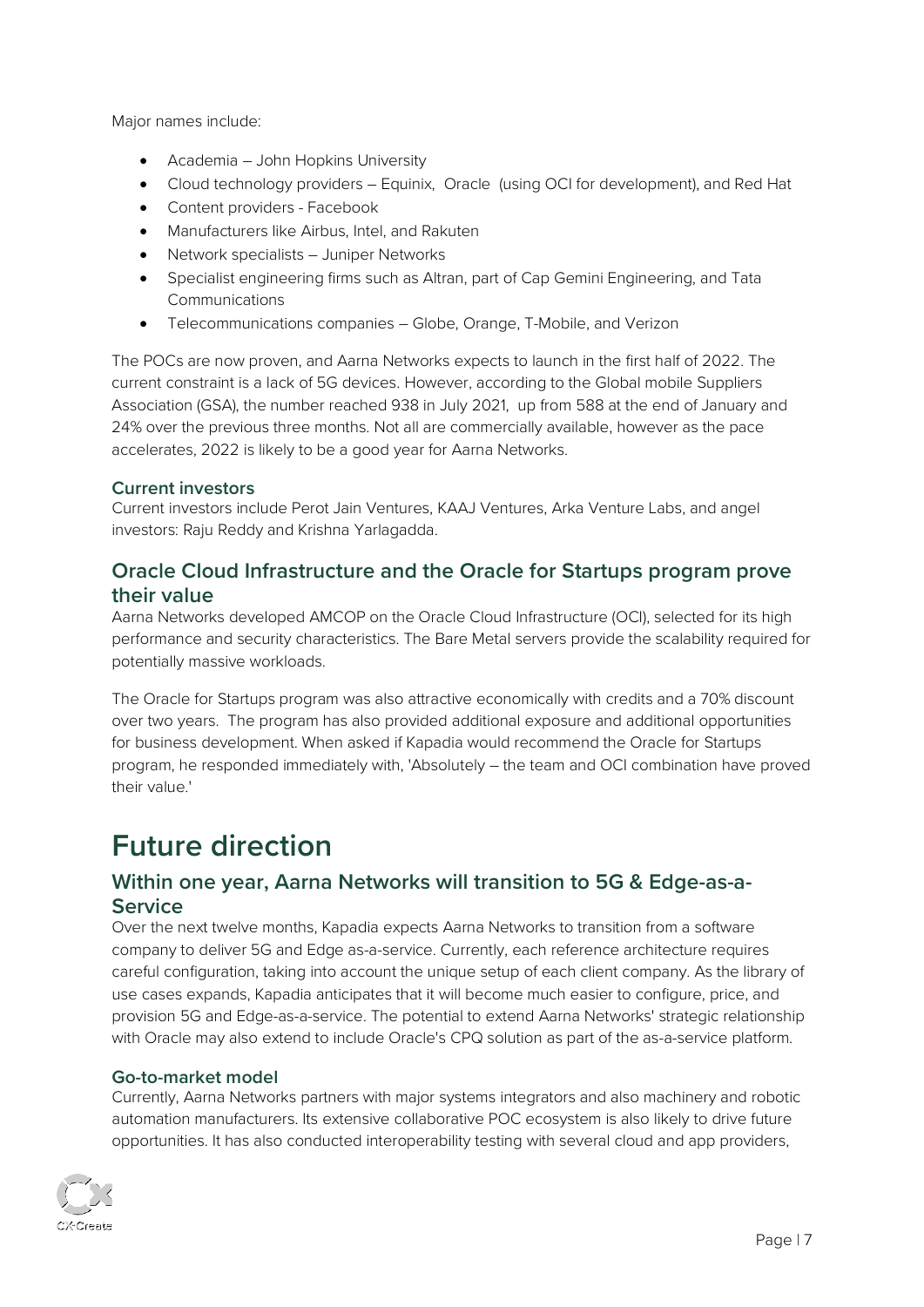including A10 Networks, Microsoft, Altran, Amantya Technologies, Mobilieum, Palo Alto Networks, Benu Networks, Red Hat, and Ulak.

If the company successfully transitions to 5G and Edge-as-a-service, it will provide an additional route to market.

### <span id="page-7-0"></span>**CX-Create's viewpoint**

The future for Aarna Networks looks extremely promising. The market for its solution is still at the early stages, and the message of simplicity over complexity at lower cost is likely to resonate as companies continue to transform and modernize.

5G and Edge offers tremendous scope for innovation across operations, customer experience, and delivery of new services and experiences.

Rapid adaptation will be the hallmark of successful businesses, able to capture external signals, make sense of them and act fast. Complexity will be more of a barrier to progress than a near-term lack of 5G devices. Aarna Networks, therefore, fulfills a genuine need to simplify and automate and strip out unnecessary costs.

#### Summary details

#### **Table 1: Fact sheet**

| <b>Solution name</b>               | Aarna Networks Multi<br><b>Cluster Orchestration</b><br>Platform (AMCOP 2.0)            | <b>Solution category</b> | 5G + Edge network<br>management                                                                                                                         |
|------------------------------------|-----------------------------------------------------------------------------------------|--------------------------|---------------------------------------------------------------------------------------------------------------------------------------------------------|
| <b>Key industries</b>              | B2B-Aerospace,<br>automotive, industrial,<br>healthcare providers,<br>precision farming | Geographies              | Global                                                                                                                                                  |
| <b>Deployment model</b>            | SaaS                                                                                    | <b>Licensing basis</b>   | Subscription                                                                                                                                            |
| Size of<br>organizations<br>served | Large enterprises                                                                       | Go-to-market<br>model    | Via reseller partners -<br>SIs and robotic<br>automation<br>manufacturers                                                                               |
| Number of<br>employees             | 23                                                                                      | <b>Key partnerships</b>  | Oracle for Startups &<br>OCI for development +<br>a collaborative<br>development<br>ecosystem. Systems<br>integrators and edge<br>device manufacturers. |
| <b>URL</b>                         | www.aarnanetworks.com                                                                   | HQ                       | San Jose, USA                                                                                                                                           |